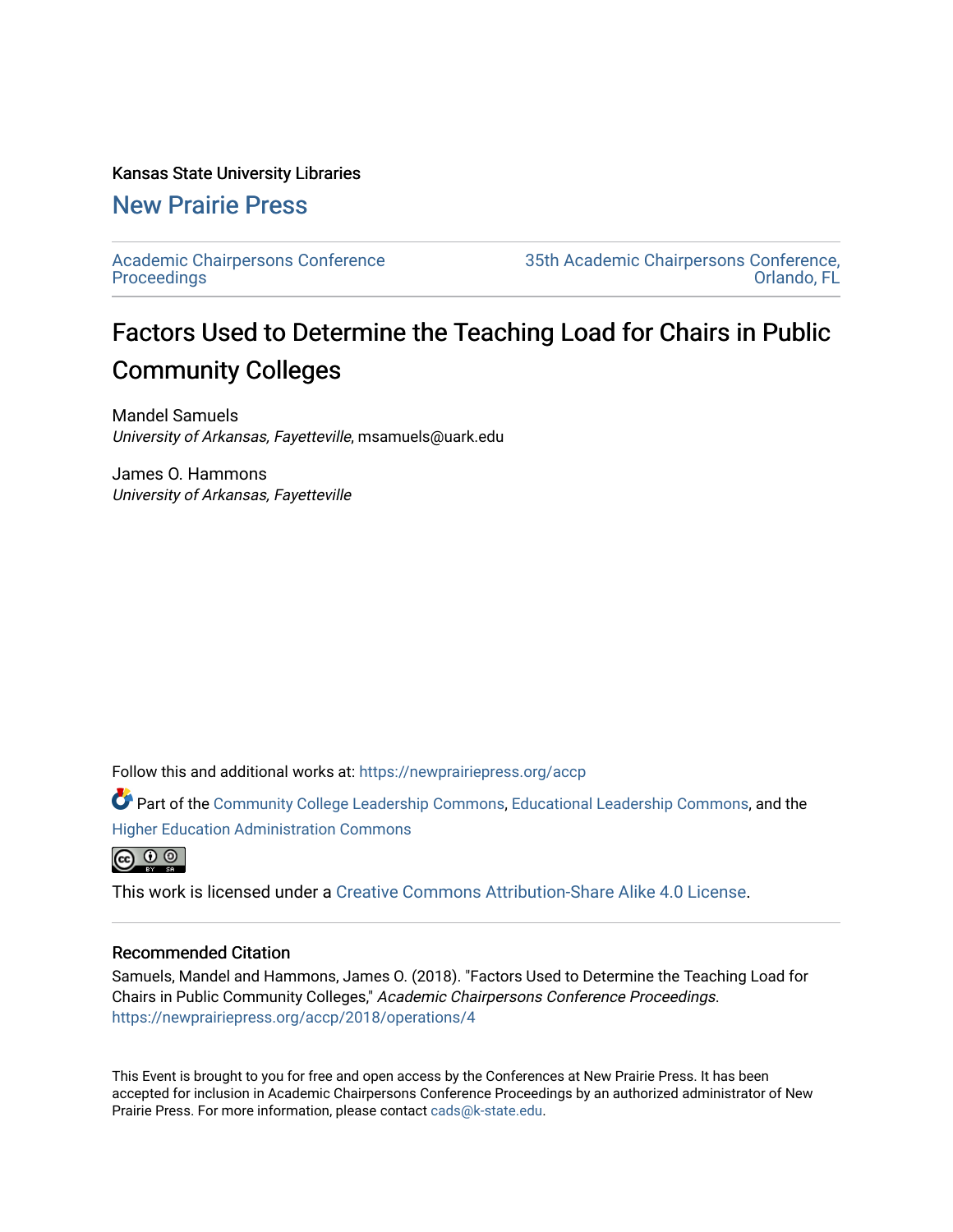### 1. Presentation Title: Factors Used to Determine the Teaching Load for Chairs in Public Community Colleges

2. Presenter Information:

### Dr. Mandel G. Samuels

Mandel is a Clinical Assistant Professor in the College of Education and Health Professions at the University of Arkansas. He is the Program Coordinator for the Human Resource and Workforce Development (HRWD) undergraduate degree program. Prior to entering higher education, Mandel held various management positions with Fortune 500 companies such as Disney and JCPenney and also held an administrative position with the Dallas Independent School District (DISD). While at Disney he worked with upper management to create a crew chief training program. After entering higher education Mandel identified the chair position as a key entry point into community colleges. Due to this interest, Mandel chose to complete a national study on the factors used to determine the teaching load for chairs in public community colleges.

### Dr. James O. Hammons

While at Penn State, Jim Hammons completed the first national study of community college chairperson professional development needs. After becoming Chair of the Higher Education Leadership Program at the University of Arkansas, he began conducting campus, district, state, and regional workshops for community college chairs, writing articles about chairs, chairing dissertations about chairs, and making presentations about chairs at national meetings. Now Professor Emeritus at the University of Arkansas he has continued his work about chairs by working with Mandel to update this study of chairperson workload.

- 3. Disciplines: Community College Administration
- 4. Presentation Theme: Challenges in higher education
- 5. Presentation Type: Best practice presentation (45 minutes)

6. Abstract: After a 10 minute presentation of a recently completed national study of the practices used by public community colleges to determine chair teaching load, attendees will be provided a framework and procedure for determining chair teaching load on their campus, and will then engage in a spirited but structured discussion of the factors to be considered and a process for assigning weights to each.

7. Keywords: community college, chairperson, workload, factors, weights.

## 8. Presentation Documents:

For over 20 years the senior presenter began his chair workshops by using the nominal group process to develop a rank ordered list of the five greatest problems preventing their functioning more effectively. Not having enough time was always one of the five. This resulted in a national study of chairperson load in 1982.